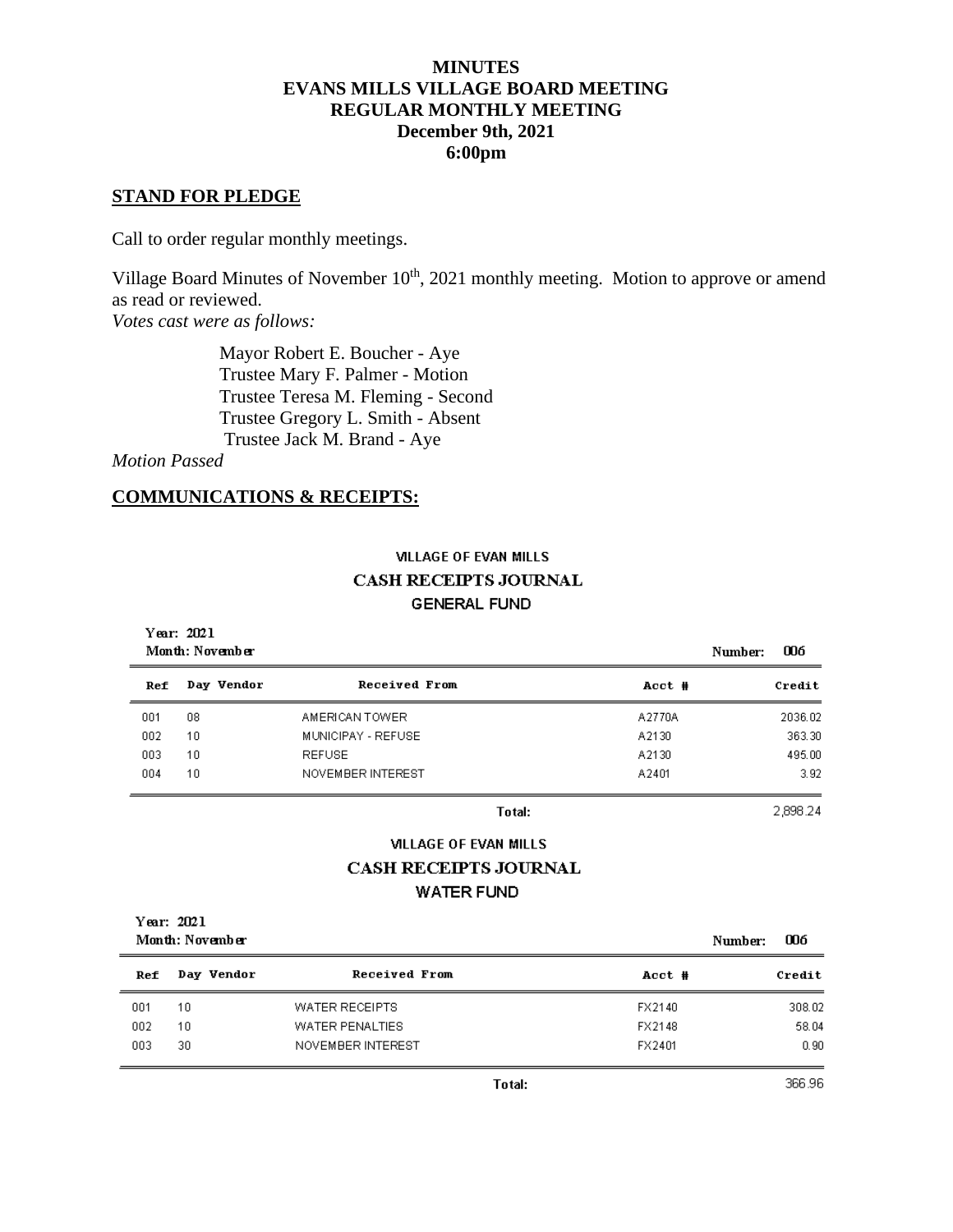#### **VILLAGE OF EVANS MILLS CASH RECEIPTS JOURNAL H20 DEBT**

| 0033 | 11/10/21 | <b>NOVEMBER DEPOSITS</b>  | <b>FX201</b>   | 327.32 | 0.00   |
|------|----------|---------------------------|----------------|--------|--------|
| 0034 | 11/10/21 | <b>NOVEMBER DEPOSITS</b>  | <b>FX2140A</b> | 0.00   | 327.32 |
| 0035 | 11/10/21 | <b>NOVEMBER PENALTIES</b> | <b>FX201</b>   | 32.73  | 0.00   |
| 0036 | 11/10/21 | <b>NOVEMBER PENALTIES</b> | <b>FX2148A</b> | 0.00   | 32.73  |
| 0037 | 11/10/21 | <b>NOVEMBER INTEREST</b>  | <b>FX201</b>   | 0.30   | 0.00   |
| 0038 | 11/10/21 | NOVEMBER INTEREST         | FX2401         | 0.00   | 0.30   |

**TOTAL:** \$360.05

#### **VILLAGE OF EVAN MILLS**

## **CASH RECEIPTS JOURNAL**

#### **SEWER FUND**

Year: 2021 Month: November

|     | Month: November |                       |        | 006<br>Number: |
|-----|-----------------|-----------------------|--------|----------------|
| Ref | Day Vendor      | Received From         | Acct # | Credit         |
| 001 | 10              | SEWER RECIEPTS        | G2120  | 300.00         |
| 002 | 10              | SEWER PENALTIES       | G2128  | 30.00          |
| 003 | 30              | <b>SEWER INTEREST</b> | G2401  | 0.94           |

Total:

330.94

#### **VILLAGE TOTAL: \$ 3,956.19**

#### **LIBRARY TOTAL: \$ 15,000.67**

#### **BUSINESS - AUDITED VOUCHERS:**

**GENERAL FUND:** A motion to pay bills on audited s Abstract #7, claims #125-143, totaling \$8,139.51.

*Votes cast were as follows:*

Mayor Robert E. Boucher - Aye Trustee Mary F. Palmer - Aye Trustee Teresa M. Fleming - Second Trustee Gregory L. Smith – Absent Trustee Jack M. Brand – Motion

*Motion Passed*

**WATER FUND:** A motion to pay bills on audited Abstract #7, claims #52-57, totaling \$2,283.86.

*Votes cast were as follows:*

Mayor Robert E. Boucher - Aye Trustee Mary F. Palmer - Aye Trustee Teresa M. Fleming - Second Trustee Gregory L. Smith – Absent Trustee Jack M. Brand – Motion

*Motion Passed*

**SEWER FUND:** A motion to pay bills on audited Abstract #7, claims #41-45, totaling \$714.46.

*Votes cast were as follows:*

Mayor Robert E. Boucher - Aye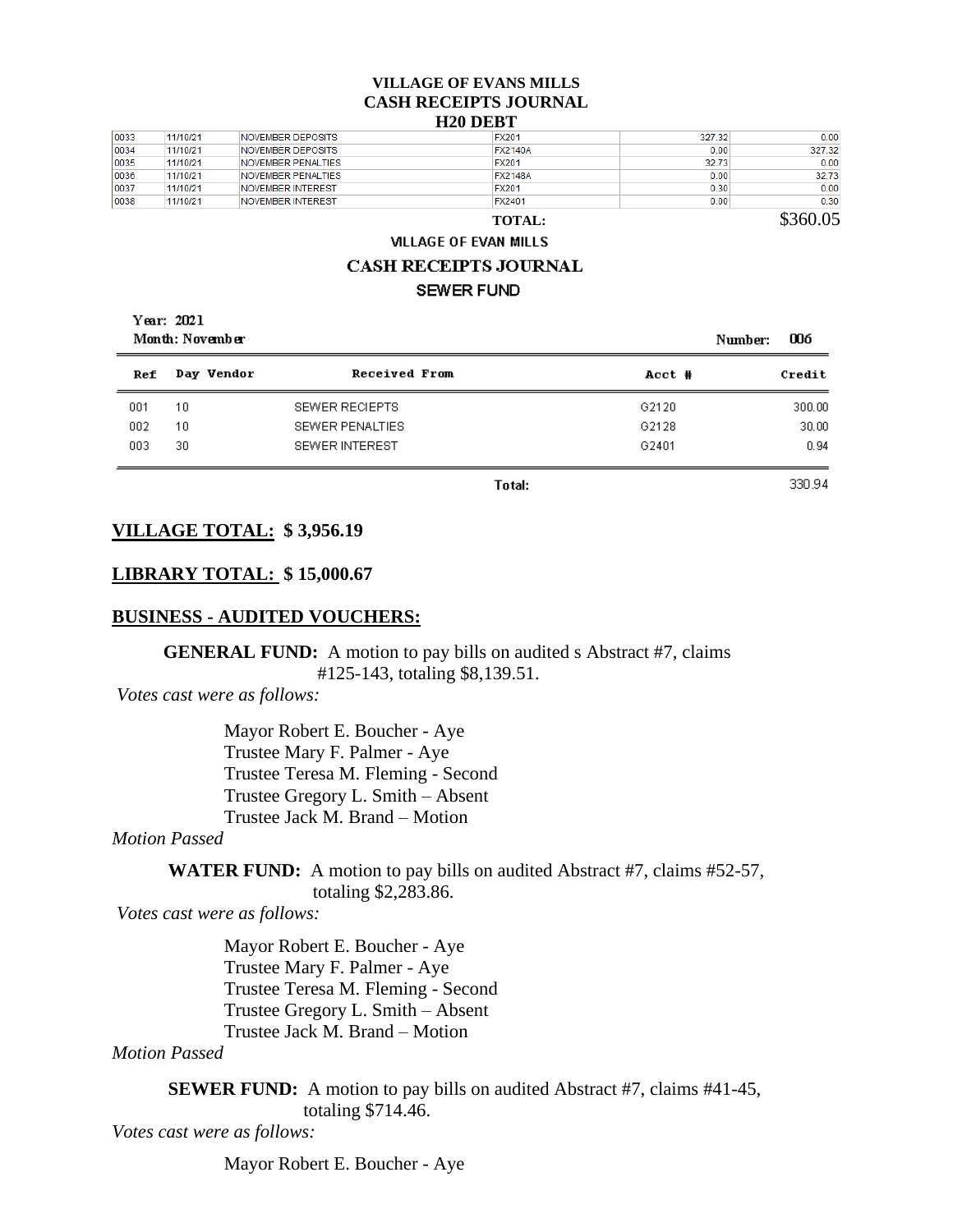Trustee Mary F. Palmer - Aye Trustee Teresa M. Fleming - Second Trustee Gregory L. Smith – Absent Trustee Jack M. Brand – Motion

## *Motion Passed*

*\*LIBRARY FUND: Village will submit bills on behalf of the Village Library on audited* Abstract #7*, totaling \$834.89. No votes to be cast.*

## **VACATION ROLLOVER**

A motion to allow Dave Edwards to roll over any remaining vacation time into 2022. *Votes cast were as follows:*

> Mayor Robert E. Boucher - Aye Trustee Mary Palmer - Second Trustee Gregory L. Smith – Absent Trustee Teresa M. Fleming – Motion Trustee Jack Brand – Aye

*Motion Passed*

## **CLEANING SERVICES**

Discuss - Quote received from Northern New York Commercial Cleaning Services. Window Cleaning (twice yearly) - \$2,500.00 Building Cleaning (Bi Monthly) - \$326.35 Building Cleaning (Monthly) - \$215.76 Building Cleaning (Weekly) – \$498.50

#### **UNPAID TAXES 2021:**

\$ 12,571.23 in unpaid taxes and penalties were delivered to the Jefferson County Treasurer for collection on November 20, 2021. We will receive a check/ACH payment in said amount by the Jefferson County Treasurer in April 2022. Original Tax: \$11,640.04 Penalties: \$931.19 Total: \$12,571.23

#### **VILLAGE ELECTION – NOVEMBER 2021:**

- Teresa Fleming was elected as Trustee (two years) at the Village Election held on November 2021. Term of office to commence December 1, 2021. Term expires November 30, 2022. The oath of office was taken by Samantha J. Fleming on December  $9<sup>th</sup>$ , 2021.
- Mary Palmer was elected as Trustee (two years) at the Village Election held on November 3, 2020. Term of office to commence December 1, 2020. Term expires November 30, 2022. The oath of office was taken by Samantha J. Fleming on December  $9<sup>th</sup>$ , 2021.

\*Oath to be taken by new electees.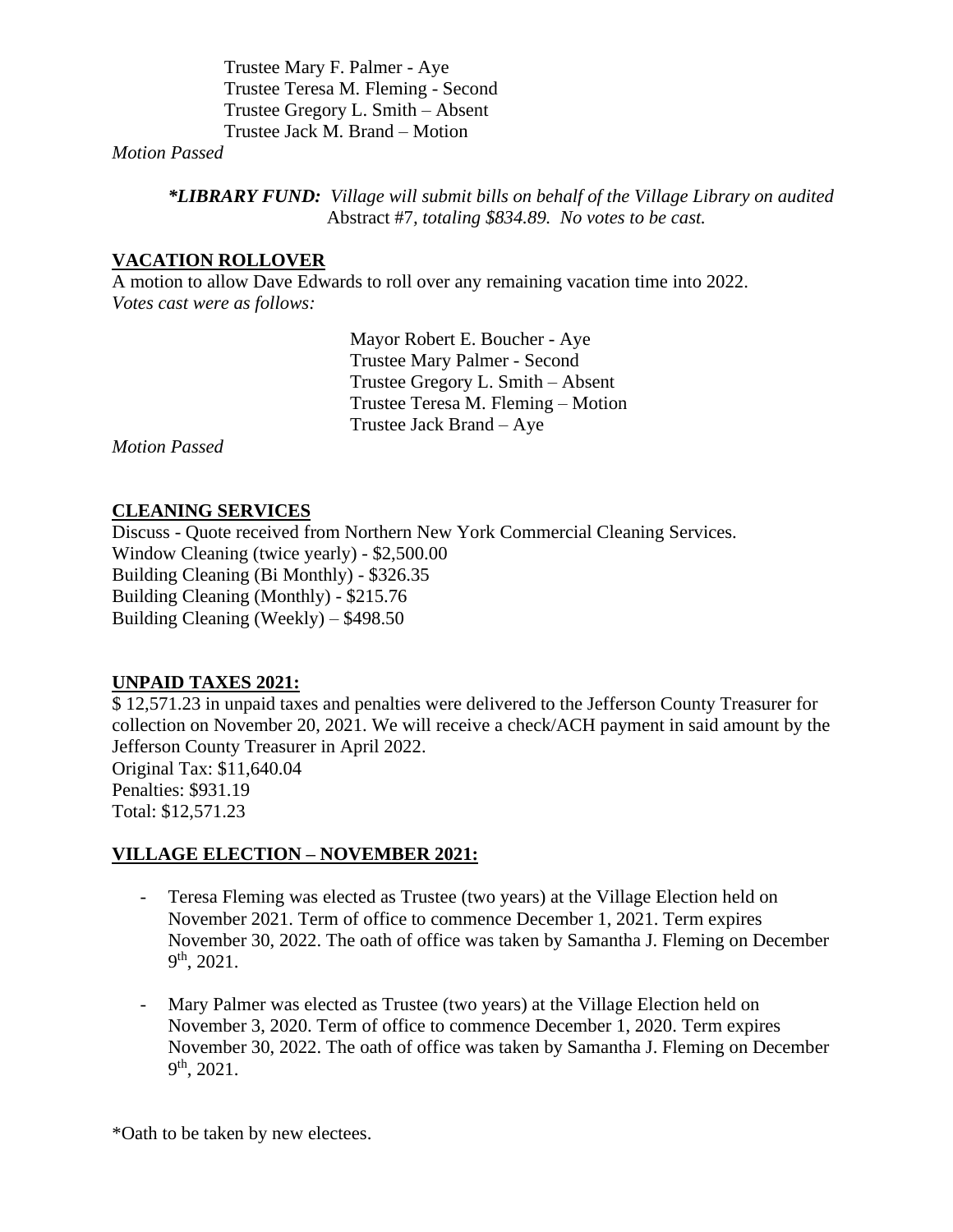# **VILLAGE ELECTION – NOVEMBER 2021:**

At the village election scheduled for November 2022, Two Trustees seats will be open. These seats are currently filled by Greg Smith (Trustee) and Jack Brand (Trustee).

# **HOLIDAYS – JANUARY 1, 2022 – DECEMBER 31, 2022:**

- 1. NEW YEAR'S DAY JANUARY 1ST
- 2. MARTIN LUTHER KING DAY JANUARY 17TH
- 3. PRESIDENT'S DAY MONDAY, FEBRUARY 21ST
- 4. MEMORIAL DAY MAY 30TH
- 5. JUNETEENTH JUNE  $19^{TH}$
- 6. INDEPENDENCE DAY JULY 4TH
- 7. LABOR DAY SEPTEMBER 5TH
- 8. COLUMBUS DAY OCTOBER 10TH
- 9. VETERAN'S DAY NOVEMBER 11TH
- 10. THANKSGIVING DAY –NOVEMBER 24TH
- 11. CHRISTMAS EVE DECEMBER 24TH
- 12. CHRISTMAS DECEMBER 25TH

## ONE FLOATING HOLIDAY - \*USED AT DISCRETION OF EMPLOYEE WITHIN ONE CALENDAR YEAR.

## \* IF ANY HOLIDAY FALLS ON A THURSDAY, ALL EMPLOYEES WILL ALSO RECEIVE FRIDAY OFF AS PART OF THE HOLIDAY OBSERVANCE.

*Votes cast were as follows:*

 Mayor Robert E. Boucher - Aye Trustee Mary Palmer – Aye Trustee Gregory L. Smith – Absent Trustee Teresa M. Fleming – Motion Trustee Jack Brand - Second

*Motion Passed*

## **REFUSE/RECYCLING COLLECTION CANCELLATIONS FOR 2021:**

Due to Holiday observances, the Village will not collect Refuse on the following days for the year 2021.

THURSDAY – NOVEMBER 24TH, 2022

## **APPOINTMENTS – DECEMBER 1, 2021 – NOVEMBER 30, 2022:**

A motion to approve the following appointments made from December 1, 2021, through November 30, 2022, by Mayor Robert E. Boucher.

- 1. Official Depository Community Bank, NA
- 2. Official News Source Village Website [www.villageofevansmills.com](http://www.villageofevansmills.com/) & Watertown Daily Times
- 3. Village Attorney Bond, Schoeneck & King, PLLC
- 4. Registrar of Vital Statistics Samantha J. Fleming
- 5. Library Director Margaret Hedden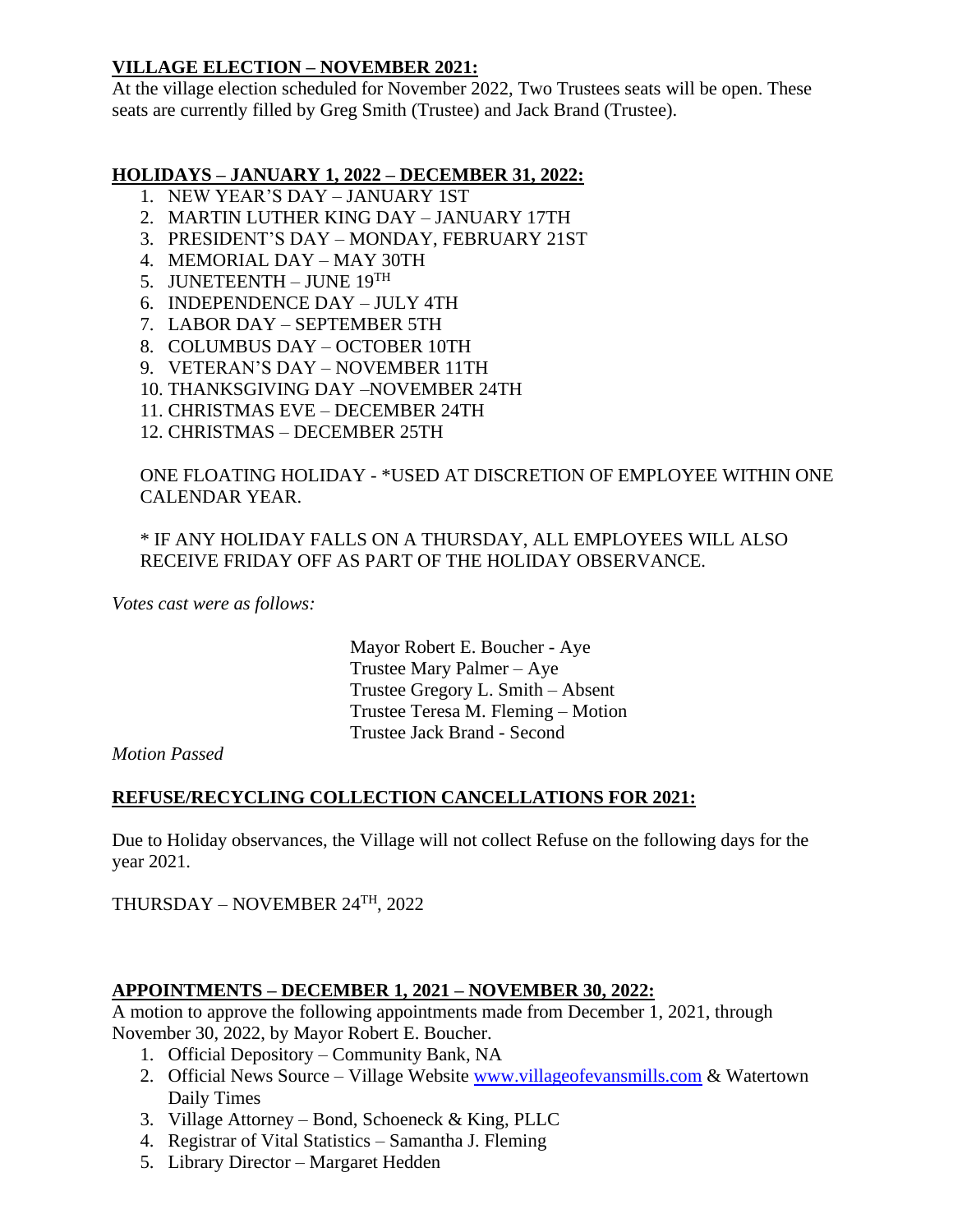- 6. Deputy Mayor Gregory Smith
- 7. Records Management Officer (RMO) Samantha J. Fleming
- 8. Code Enforcement Officer (CEO) Jordan Bridge
- 9. Zoning Enforcement Officer (ZEO) Jordan Bridge
- 10. Planning Board Clerk Samantha J. Fleming
- 11. Zoning Board of Appeals Clerk Samantha J. Fleming
- 12. Village Historian Robert E. Boucher
- 13. Village Engineer Fourth Coast Inc.

*Votes cast were as follows:*

 Mayor Robert E. Boucher - Aye Trustee Mary Palmer - Second Trustee Gregory L. Smith – Absent Trustee Teresa M. Fleming – Motion Trustee Jack Brand - Aye

#### *Motion Passed*

#### **APPOINTMENT 2021-2023:**

A motion to approve the following appointment made for the period December 2021-December 2023 by Mayor Robert E. Boucher.

1. Clerk-Treasurer/Tax Collector – Samantha J. Fleming *Votes cast were as follows:*

> Mayor Robert E. Boucher - Aye Trustee Mary Palmer - Second Trustee Gregory L. Smith – Absent Trustee Teresa M. Fleming – Aye Trustee Jack Brand – Motion

*Motion Passed*

#### **VILLAGE BOARD MEETINGS:**

A motion to hold regular monthly meetings of the Evans Mills Village Board for the period January 1, 2022 – December 31, 2022, on the second Thursday of each month at 6:00 pm. Location of 8706 Noble St, Evans Mills, NY. *Votes cast were as follows:*

> Mayor Robert E. Boucher - Aye Trustee Mary Palmer - Aye Trustee Gregory L. Smith – Absent Trustee Teresa M. Fleming – Second Trustee Jack Brand – Motion

*Motion Passed*

#### **PLANNING BOARD MEETINGS:**

A motion to hold planning board meetings on an as-need basis. To be placed on the agenda, information about any proposed project must be received by the Evans Mills Planning Board Chairman or Planning Board Clerk, meetings will then be scheduled accordingly. *Votes cast were as follows:*

> Mayor Robert E. Boucher - Aye Trustee Mary Palmer - Second Trustee Gregory L. Smith – Absent Trustee Teresa M. Fleming – Motion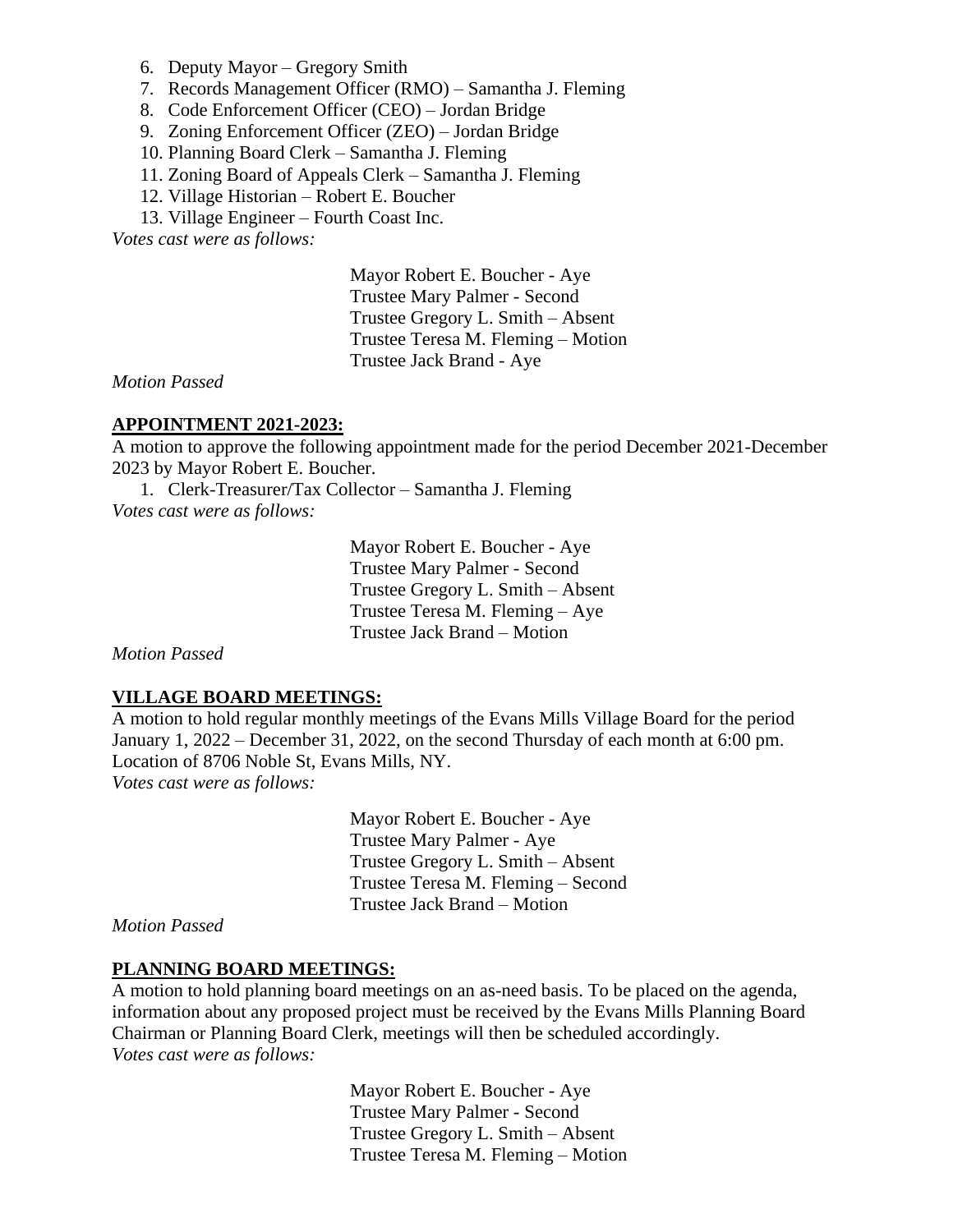*Motion Passed*

## **ZBA MEETINGS:**

A motion to hold planning board meetings on an as-need basis. To be placed on the agenda, information about any appeal must be received by the Evans Mills ZBA Chairman or ZBA Clerk, meetings will then be scheduled accordingly.

*Votes cast were as follows:*

 Mayor Robert E. Boucher - Aye Trustee Mary Palmer - Motion Trustee Gregory L. Smith – Absent Trustee Teresa M. Fleming – Aye Trustee Jack Brand – Second

*Motion Passed*

# **HEALTH INSURANCE COVERAGE EFFECTIVE JANUARY 1, 2022:**

A motion to make available to all eligible full-time employees working for the Village of Evans Mills; health insurance coverage for the period January 1, 2022 – December 31, 2022, through the Excellus BCBS, SimplyBlue Plus Bronze 4 HDHP \$7,000/\$14,000 (HRA Plan). The Village of Evans Mills pays group benefits in part and the remainder is paid by employees (15%) through paycheck deductions. The employee will be responsible for all out-of-network deductibles and balance billing. It is understood that any funds remaining in the HRA account at the end of the year remain the property of the Village of Evans Mills. *Votes cast were as follows:* 

> Mayor Robert E. Boucher - Aye Trustee Mary Palmer - Second Trustee Gregory L. Smith – Absent Trustee Teresa M. Fleming – Motion Trustee Jack Brand – Aye

> > **Renewal Plan & Rates**

*Motion Passed*

Version Updated: 09/14/2021

## **EXCELLUS BCBS HEALTH INSURANCE PLAN – 2022 RENEWAL PREMIUMS:**

| <b>Rating Region: Utica</b> | <b>Current Plan &amp; Rates</b>                                                                                                                           |                                                                                                                                                                      |
|-----------------------------|-----------------------------------------------------------------------------------------------------------------------------------------------------------|----------------------------------------------------------------------------------------------------------------------------------------------------------------------|
|                             |                                                                                                                                                           |                                                                                                                                                                      |
|                             | <b>SimplyBlue Plus Bronze 4</b>                                                                                                                           | <b>SimplyBlue Plus Bronze 4</b>                                                                                                                                      |
| <b>Plan Overview</b>        |                                                                                                                                                           |                                                                                                                                                                      |
| Plan ID                     | 78124NY1000169-00                                                                                                                                         | 78124NY1000169-00 (SYA7)                                                                                                                                             |
| Plan Name                   | SimplyBlue Plus Bronze 4                                                                                                                                  | SimplyBlue Plus Bronze 4                                                                                                                                             |
| <b>Aggregation Design</b>   | <b>Family Aggregation</b>                                                                                                                                 | <b>Family Aggregation</b>                                                                                                                                            |
| <b>Plan Highlights</b>      | A deductible is applied to all covered medical and prescription drug benefits. Preventive<br>services are covered in full. Plan includes ExerciseRewards. | A deductible is applied to all covered medical and prescription drug benefits. Preventive<br>services are covered in full. Plan includes Active&Fit ExerciseRewards. |
| Plan Type                   | Deductible HSA                                                                                                                                            | Deductible HSA                                                                                                                                                       |
| <b>HSA Eligible</b>         | Yes                                                                                                                                                       | Yes                                                                                                                                                                  |
| Quote Effective             | 01/01/2021 - 03/31/2021                                                                                                                                   | 01/01/2022 - 03/31/2022                                                                                                                                              |
| Rate (\$)                   | <b>Small Group</b>                                                                                                                                        | <b>Small Group</b>                                                                                                                                                   |
| Single                      | \$488.41                                                                                                                                                  | \$540.42                                                                                                                                                             |
| Subscriber & Spouse         | \$976.81                                                                                                                                                  | \$1,080.84                                                                                                                                                           |
| Subscriber & Child(ren)     | \$830.29                                                                                                                                                  | S918.71                                                                                                                                                              |
| Family                      | \$1,391.96                                                                                                                                                | \$1,540.21                                                                                                                                                           |

## **EXECUTIVE SESSION:**

A motion to go into executive session to discuss personnel matters. *Votes cast were as follows:*

> Mayor Robert E. Boucher - Aye Trustee Mary F. Palmer - Aye